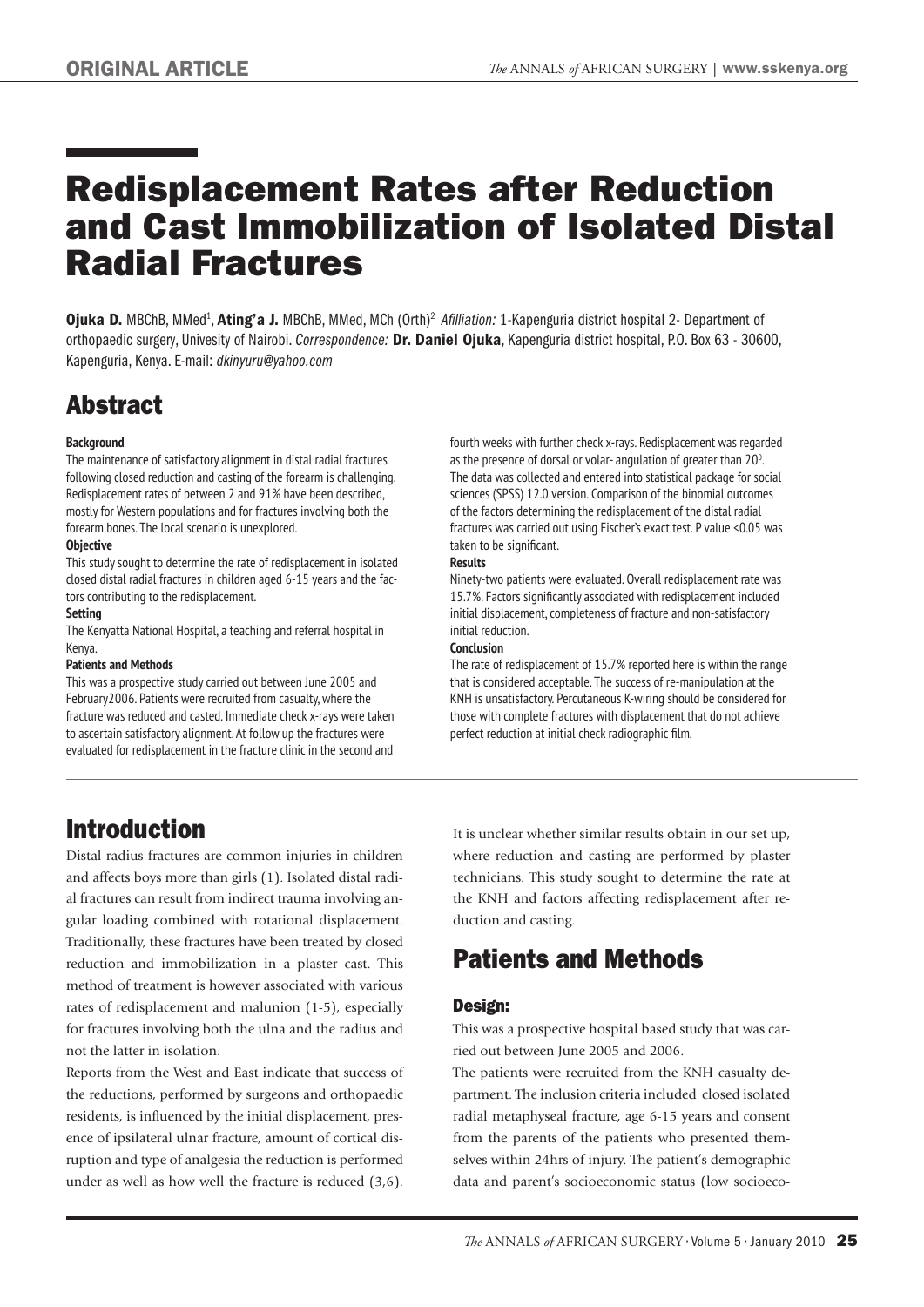### Redisplacement Rates after Reduction and Cast Immobilization of Isolated Distal Radial Fractures Ojuka D., Ating'a J.

nomic status were those earning less than \$125, while middle those who earn \$125-375 per month) were recorded as well as the characteristics of the fracture such as displacement (angulations, translations, direction of displacement) and completeness from the initial radiographic film. The reductions were performed by plaster technicians under sedation for all the patients, as is the standard procedure at the institution, after which check radiographic films were reviewed to assess for adequacy of reduction. All the casts were short arm casts in the manner described by Charnley (7). Because this was an observational study, the technicians were not particularly trained for any type of reduction or cast other than the ones they do for these types of fractures (i.e. complete casts). The initial check radiograph after reduction was used to assess the adequacy of reduction and those which were not satisfactorily reduced were immediately remanipulated under sedation.

The patients were reviewed the following day to check on swelling or check films if not available on the day of reduction at the fracture clinic. Follow up was done in the second and fourth week for all the patients in the fracture clinic. Those who had fracture redisplacement during reviews at second week were remanipulated under sedation. Those whose fractures showed signs of redisplacement at four weeks were admitted for operative reduction. Redisplacement was regarded as the presence of dorsal or volar angulation of greater than 20<sup>0</sup>. This was estimated using a protractor due to the unavailability of goniometer.

|                                                   | <b>Number</b> | %    |
|---------------------------------------------------|---------------|------|
| <b>Completeness</b>                               |               |      |
| Incomplete                                        | 34            | 37   |
| Complete                                          | 58            | 63   |
| <b>Displacement</b>                               |               |      |
| Non                                               | 53            | 57.6 |
| Displaced                                         | 39            | 42.4 |
| <b>Reduction</b>                                  |               |      |
| Imperfect                                         | 19            | 48.7 |
| Perfect                                           | 20            | 51.3 |
|                                                   |               |      |
| Table 1. Distribution by fracture characteristics |               |      |

## **Results**

Of the one hundred children recruited into the study, 92 had isolated metaphyseal radial fractures. Fifty-nine  $(64.1\%)$  were male, fifty-two  $(56.5\%)$  were aged below 10 years, and forty-one (44.6%) were of low economic status. The proportion of fractures that were complete, displaced and perfectly reduced was 63 %( 58), 42.4% (39), and 51.3 %( 20, n=39) respectively (Table 1).

During the evaluation at two weeks, 83 of the 92 patients presented for follow up assessment. According to the check radiographic films reviewed, 15.7% (13) of the fractures were redisplaced.

In the fourth week, 76 patients were available for follow up evaluation (71 of these were part of those evaluated at two weeks). Only the 71 consistent patients were therefore used in analysis. The proportion of the group that had redisplacement was 15.7%.

The demographic characteristics of the patients did not significantly influence redisplacement. The fracture characteristics significantly influenced redisplacement with P values of < 0.001 for displacement, 0.003 for completeness of fracture and 0.028 for whether or not the reduction was satisfactory (Table 1).

### **Discussion**

Although the traditional treatment of distal radial fracture by reduction and immobilization in a cast is associated with good functional results (8, 9), loss of reduction in the cast is a well-documented problem (8,9). The quoted rate of redisplacement ranges from 2 to 91 %( 1, 3, 8, 9, 10, 11).

In this study, we considered only isolated radial fractures. The displacement rate of 15.7% after four weeks of follow up is within the range of most of the quoted studies. Gibbon et al prospectively evaluated 12 patients with isolated radial fractures and reported a remanipulation rate of 91% by the time of union. Only two patients seemed to have had successful remanipulation in the current series. Eleven out of the 13 needed operation. The success rate for our remanipulation seems inferior to those of Gibbon et al (10). A consideration for percutaneous K wiring may be required as the primary treatment where the risk of redisplacement is high.

Remanipulation was performed in the second week in our study. Previous studies have reported successes up to day 24 post- fractures (10, 11) with rates in their study of